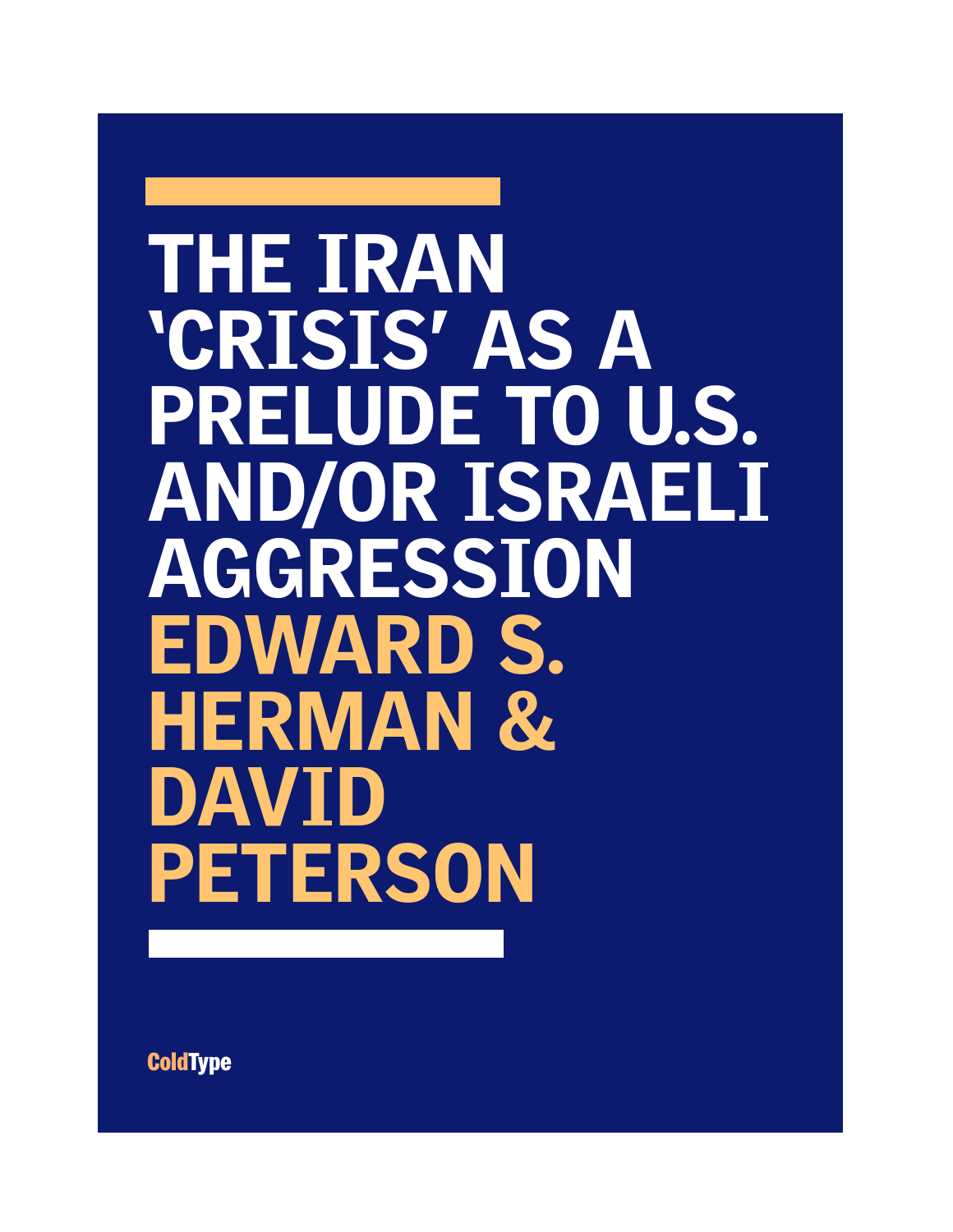

**Edward S. Herman** is Professor Emeritus of Finance at the Wharton School, University of Pennsylvania, and has written extensively on economics, political economy and the media. Among his books are *Corporate Control, Corporate Power, The Real Terror Network, Triumph of the Market,* and *Manufacturing Consent* (with Noam Chomsky). He has a regular *Fog Watch* column in Z Magazine.

**David Peterson** is is an independent journalist and researcher based in the Chicago area of the United States. © Edward S. Herman & David Peterson 2005

#### **ColdType**

WRITING WORTH READING FROM AROUND THE WORLD www.coldtype.net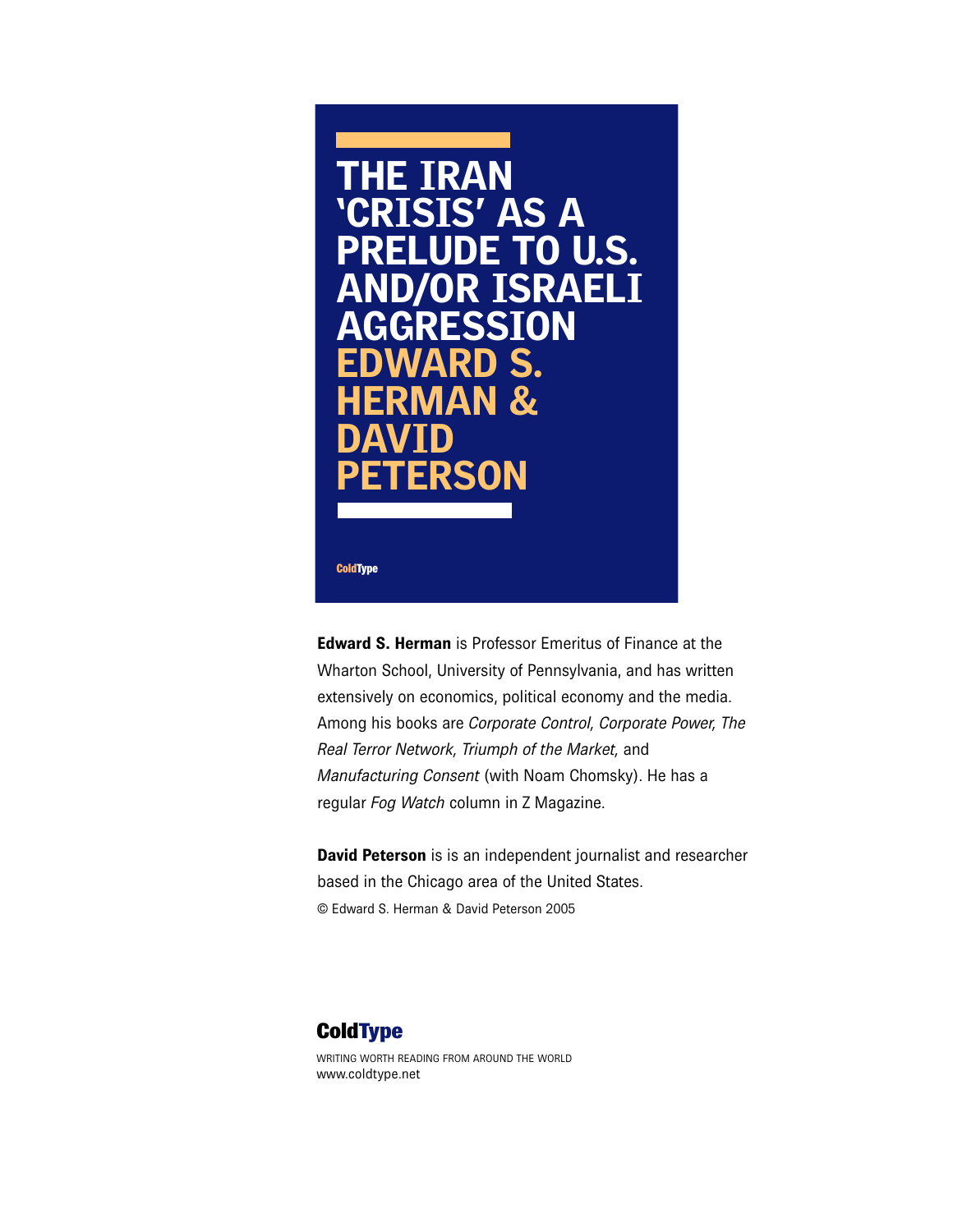### **THE IRAN 'CRISIS' AS A PRELUDE TO U.S. AND/OR ISRAELI AGGRESSION EDWARD S. HERMAN & DAVID PETERSON**

I t is a bit frightening to see how, even in the midst of the catastrophic aggression and occupation of Iraq, the United States, having engaged once again in the "supreme crime," is still able to mobilize the UN and its NATO allies to focus on, browbeat, and threaten Iran to abandon its nuclear activities or face some kind of retaliation. This collaboration occurs despite the fact that the case the United States once made about the Iraqi government's "weapons of mass destruction" threat is at this point perhaps the single most discredited series

of official lies in U.S. history, and while the United States is still killing Iraqis, having destroyed the sizable city of Fallujah, and now giving the Fallujah-treatment to a succession of cities that it deems insurgent-friendly, recently Tal Afar, with no end in sight.

True, the UN and NATO allies did give retrospective sanction to the aggressionoccupation and have given it substantive support – UN Security Council Resolution 1546 of June, 2004, amounted to a complete reversal of their earlier refusal to sanction the invasion-occupation. But by analogy, if Germany and Italy had been sufficiently powerful, the League of Nations might have belatedly approved the Nazi occupation of Czechoslovakia and Poland, or Mussolini's invasion-pacification of Abyssinia, in the pre-World War II era. This is a form of Kafkaesque progress – toward recognition of the rights of those with the biggest teeth and sharpest claws to rule the jungle, sanctioned by the "international community" (i.e., the governments, international institutions, and some NGOs, often far removed from the people who they purportedly represent).

The United States claims that Iran's moves toward nuclear power would be "incredibly destabilizing" (Bush) and threaten "international peace" as well as stability, whereas presumably the United States really knows all about peace and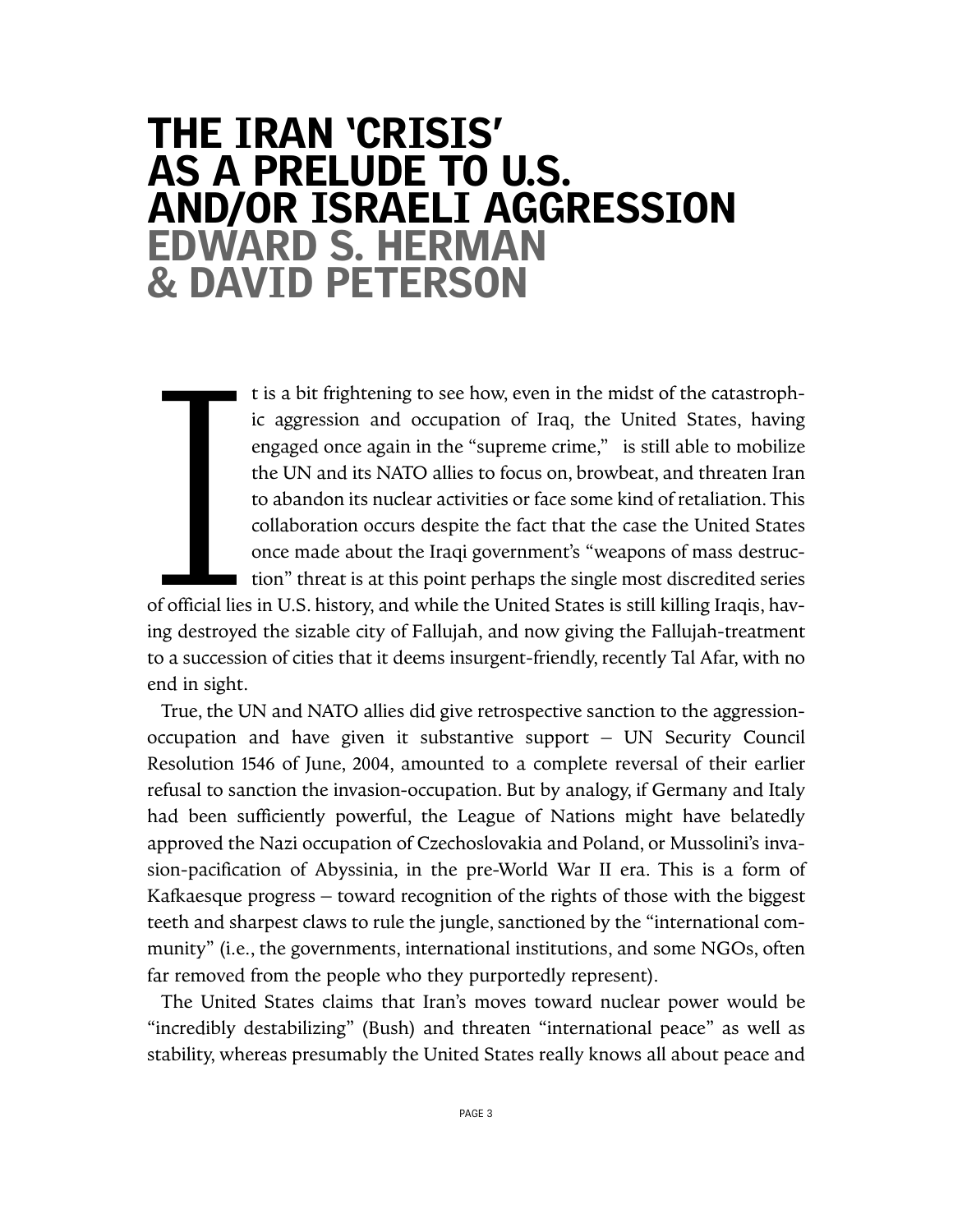stability, which it has so successfully brought to Iraq and which it and its number one client have brought to Palestine. "Stability" in this Kafkaesque world means an arrangement approved by the Godfather, so that any real world instability is merely transitional, although it may last a long time and involve mass killing and vast destruction.

Another remarkable feature of the new "crisis" is that Iran is successfully portrayed as a villain and threat based on a distant prospect of its acquiring nuclear weapons, even as the United States and its local client Israel brandish those weapons and threaten Iran with attack. If Iran did acquire nuclear weapons it could never use them against Israel or the United States without committing national suicide, whereas the United States has used them in the past and could do so now without threat of nuclear retaliation. However, if Iran built a small stock of such weapons it could pose a low probability threat of a nuclear response to a direct attack. So Iran's real "threat" is the threat of being able to defend itself. (See Edward Herman, *Iran's Dire Threat (It might be able to defend itself),* Z Magazine, October, 2004). But in the present political environment, despite its recent setbacks, the United States can still get the "international community" to go along with its pretense that Iran poses some kind of genuine threat and to cooperate with it in containing that mythical threat – whereas in reality the international community is helping the United States and Israel contain Iran's "threat" to acquire an improved capacity for self-defense, and helping set the stage for another invasion-occupation.

The United States gets away with this despite the fact that it is unique in having used nuclear weapons – and against civilian populations – continues to improve them and, more recently, has tried to make them smaller and more "practical," and openly threatens to use them once again. It has abandoned the commitment it made in signing the Treaty on the Non-Proliferation of Nuclear Weapons (NPT) in 1970 that it would not use them against non-nuclear powers. It has also egregiously failed to implement the promise in that treaty to strive to eliminate nuclear weapons altogether. (In 1996, the International Court of Justice ruled unanimously that "There exists an obligation to pursue in good faith and bring to a conclusion negotiations leading to nuclear disarmament in all its aspects under strict and effective international control" – see *On the Legality of the Threat or Use of Nuclear Weapons,* pars. 98-103.) The United States has also coop-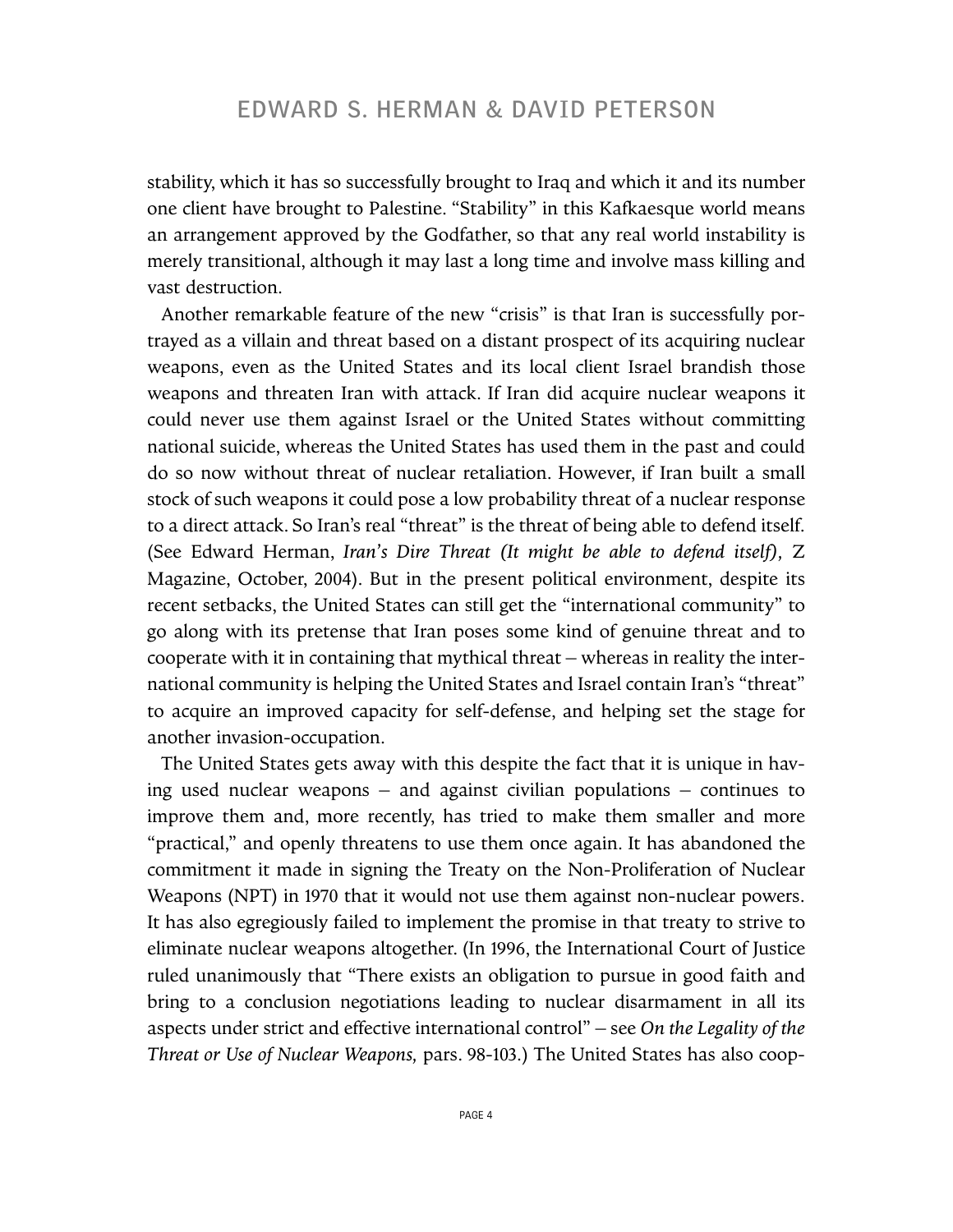erated with its client Israel in allowing and positively supporting Israel's longstanding nuclear weapons program that has made it the only nuclear power in the Middle East. Thus, by cooperating with the United States in its Iran-containment and prelude-to-aggression program, the international community accepts the blatant double standard: that only the United States and its allies and clients have a right to acquire nuclear weapons, and only their targets are properly subject to international law and must be held to promises made in international agreements.

Of course, the argument is made or implied that the United States and Israel are good, need these weapons for legitimate defense, and are not likely to use them irresponsibly, whereas Iran is not good, supports terrorists, and doesn't need these weapons for legitimate defense. This is pure ideology and utter nonsense, confuted by even a cursory glance at reality (for a fuller picture, William Blum, *Killing Hope: U.S. Military and CIA Interventions Since World War II*; Blum, *Rogue State;* and Noam Chomsky, *Hegemony or Survival*). As noted, the good United States is the only country to have used nuclear weapons, and it did so against civilian targets; and in the great tradition in which the incumbent U.S. president operates, President Truman made the lying statement that the bombs dropped on Hiroshima and Nagasaki were launched at military targets. On irresponsibility, the United States has violated the UN Charter prohibition of cross-border armed attack, carrying out the "supreme crime" that the UN was designed to prevent no less than three times in the past seven years, and it and its Israeli client have systematically violated the Geneva Conventions on the treatment of prisoners and behavior in occupied territories, while Israel has ignored dozens of UN Security Council rulings, with U.S. support.

As regards the support of terrorism, Iran is not in the same league as the United States and Israel, both of which have often directly engaged in terrorism – i.e., wholesale terrorism – as well as sponsoring and supporting retail terrorists. The U.S. nuclear club and threat is itself a form of terrorism, and the United States has repeatedly threatened nuclear bombing, as well as standing alone in having used such horrible weapons, and against Japanese civilians, in two of the great terrorist acts in human history. Its "shock and awe" strategies are openly designed to terrorize, and in Iraq as well as Vietnam (etc.) it pacifies by the use of massive fire power that terrifies as well as kills. The United States eventually turned to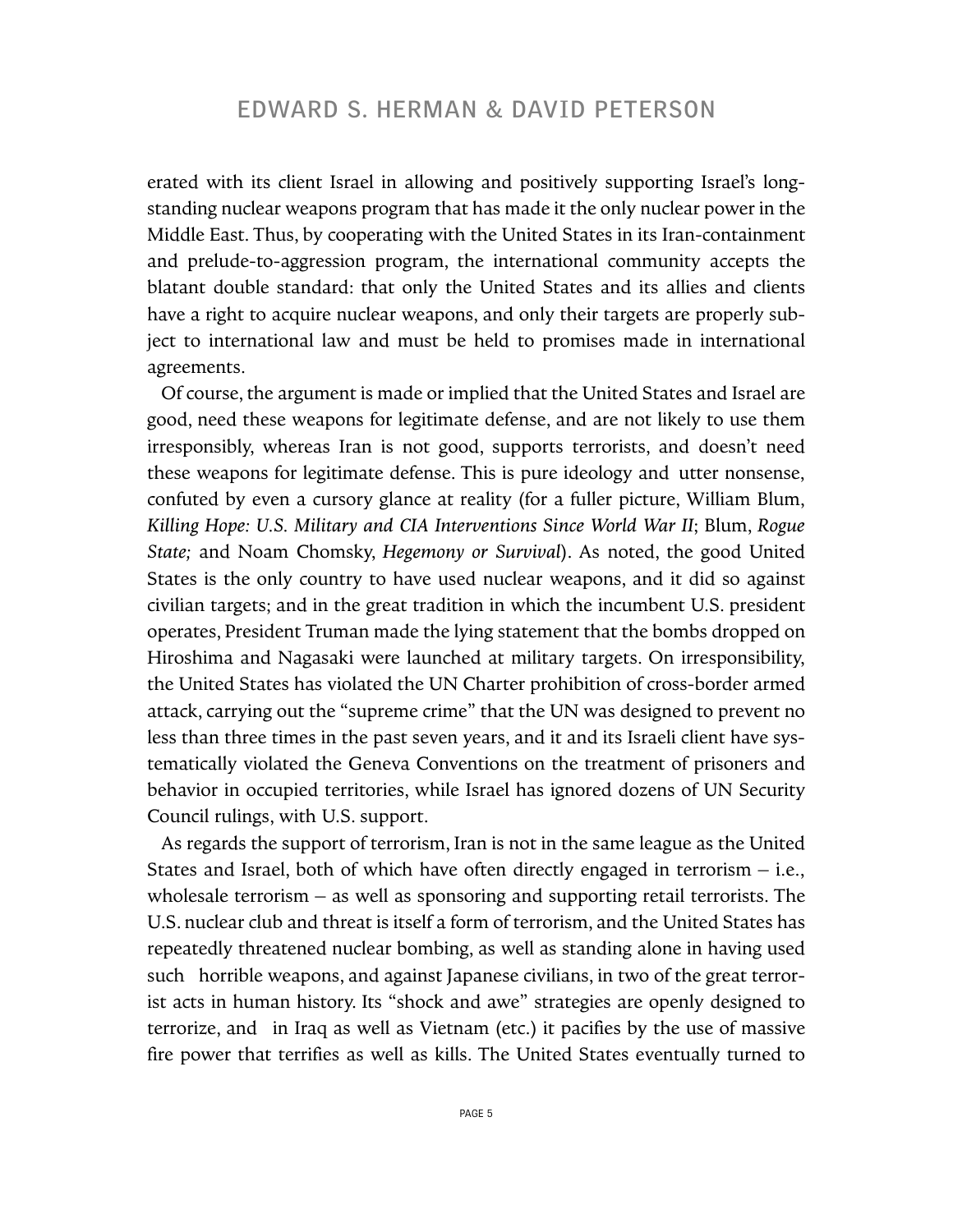civilian targets in Serbia in 1999 with the open objective of forcing a quicker target surrender via terror attacks on civilians. Israel has also done the same, its pacification process during its long occupation and "redeeming the land" on the West Bank involving the steady and brutal use of force and terror. Years ago Abba Eban admitted that civilians in Lebanon had been bombed because "there was a rational prospect, ultimately fulfilled, that afflicted populations would exert pressure for the cessation of hostilities." That is, Israel had followed a policy of terrorism, on Benjamin Netanyahu's own definition of the word: "the deliberate and systematic murder, maiming, and menacing of the innocent to inspire fear for political ends."

This wholesale terrorism, directly employed, is supplemented by the sponsorship and support of local terrorists and terrorist armies. The Israelis sponsored a proxy army in Lebanon for years, just as the United States supported the Nicaraguan contras, the Mujahadeen and Taliban in Afghanistan (in the 1980s), and Savimbi's UNITA in Angola (among other terrorist forces – see further William Blum's *Killing Hope*). This is just scratching the surface of wholesale and sponsored terrorisms that Iran can never match. It is one of the great accomplishments of the Western propaganda system that these real and massive terrorisms are normalized, cannot be referred to by an invidious word like terrorism, the perpetrators allowed to be only "retaliating" and engaging in "counter-terrorism." (See Edward S. Herman and David Peterson, *Who Terrorizes Whom?* ZNet, October 18, 2001.) And with straight faces U.S. officials can get away with talking about bad Iran posing the danger of supporting terrorism!

#### **THE PARALLELS BETWEEN THE IRAQ AND IRAN RUN-UPS TO COMMITTING THE SUPREME CRIME**

One similarity between the Iraq and Iran run-ups to military attack is threat inflation and a steady focus on the alleged threat. Even if Iran had a nuclear weapon or even a dozen nuclear weapons, would that threaten world peace and produce instability or would it merely lessen the threat to Iran itself by the power that proclaims a right to preventive warfare and its Israeli client? The mainstream media absolutely refuse to discuss this substantive issue, merely taking it for granted that Iran's acquisition of nuclear weapons would be very bad, and as good propaganda agents focusing only on daily claims of the threat and Iran's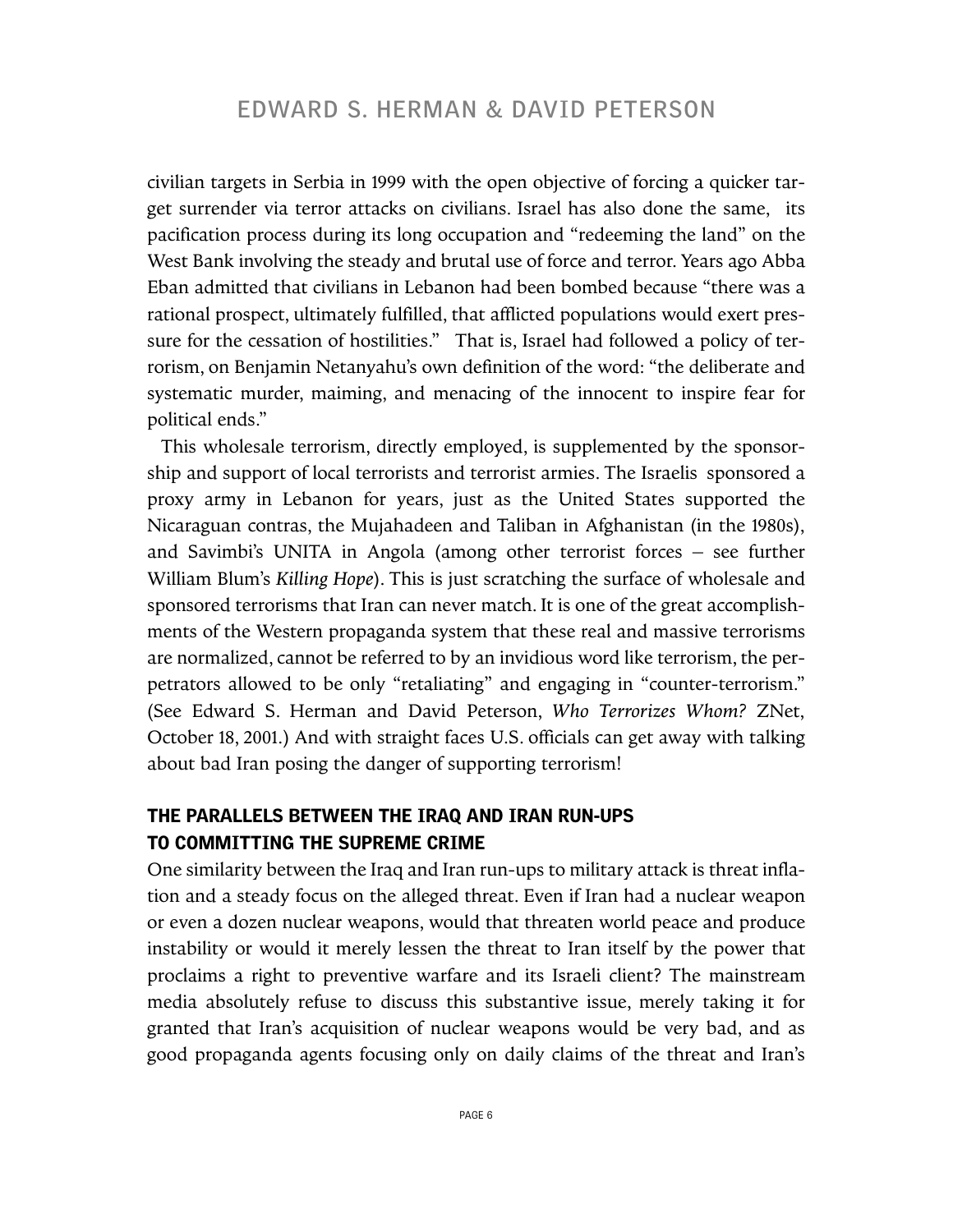alleged illicit and menacing moves toward acquiring such weapons. If their government says Iran's actions pose a dire threat, that is enough for the media. The media were badly burned in the Iraq run-up, and a few of them belatedly expressed regret at their gullibility, the New York Times most famously, but it took them no time at all to move into the same gullibility and propaganda role as regards the terrible Iran threat.

Does the United States have clean hands in dealing with this issue? That is, has it abided by its NPT obligation to not threaten or use nuclear weapons against countries agreeing to forego nuclear weapons, and also to "pursue negotiations in good faith on effective measures relating to cessation of the nuclear arms race at an early date and to nuclear disarmament, and on a treaty on complete and general disarmament under strict and effective international control" (Article VI)? The answer is no on both counts: it has now openly threatened to use such weapons against any target, and it has not only refused to work toward the elimination of nuclear weapons, it has made them explicitly a part of its fighting arsenal and is spending large sums to make them more practicable. The media never discuss this issue, which would make the U.S. stance on Iran's nuclear weapons policies seem less credible.

These U.S. failures also suggest that a reasonable case could be made for U.S. "non-compliance" with the NPT, and that a "timeline" of its non-compliance might be constructed that would be far richer and vastly more relevant to global security than that fixed in regard to Iran's conduct. After all, Iran doesn't have a single nuclear weapon, and has a right under the NPT to develop a nuclear capability for peaceful purposes (Article IV); the United States has thousands of such weapons and poses a real threat to use them, and is in blatant violation of its agreement to work toward the reduction in existing stocks of weapons. (According to the estimate of the National Resources Defense Council, the United States possessed 10,600 nuclear warheads as of 2002 – slightly more than one-half the world's total.) Yet the country without one such weapon is under siege for NPT violations while the one in open violation of its NPT obligation to work toward nuclear disarmament leads the siege, with the cooperation of the UN and international community.

Do the United States and Israel pose a military threat to Iran, possibly greater than the threat Iran poses to those countries? Does Iran have a right to defend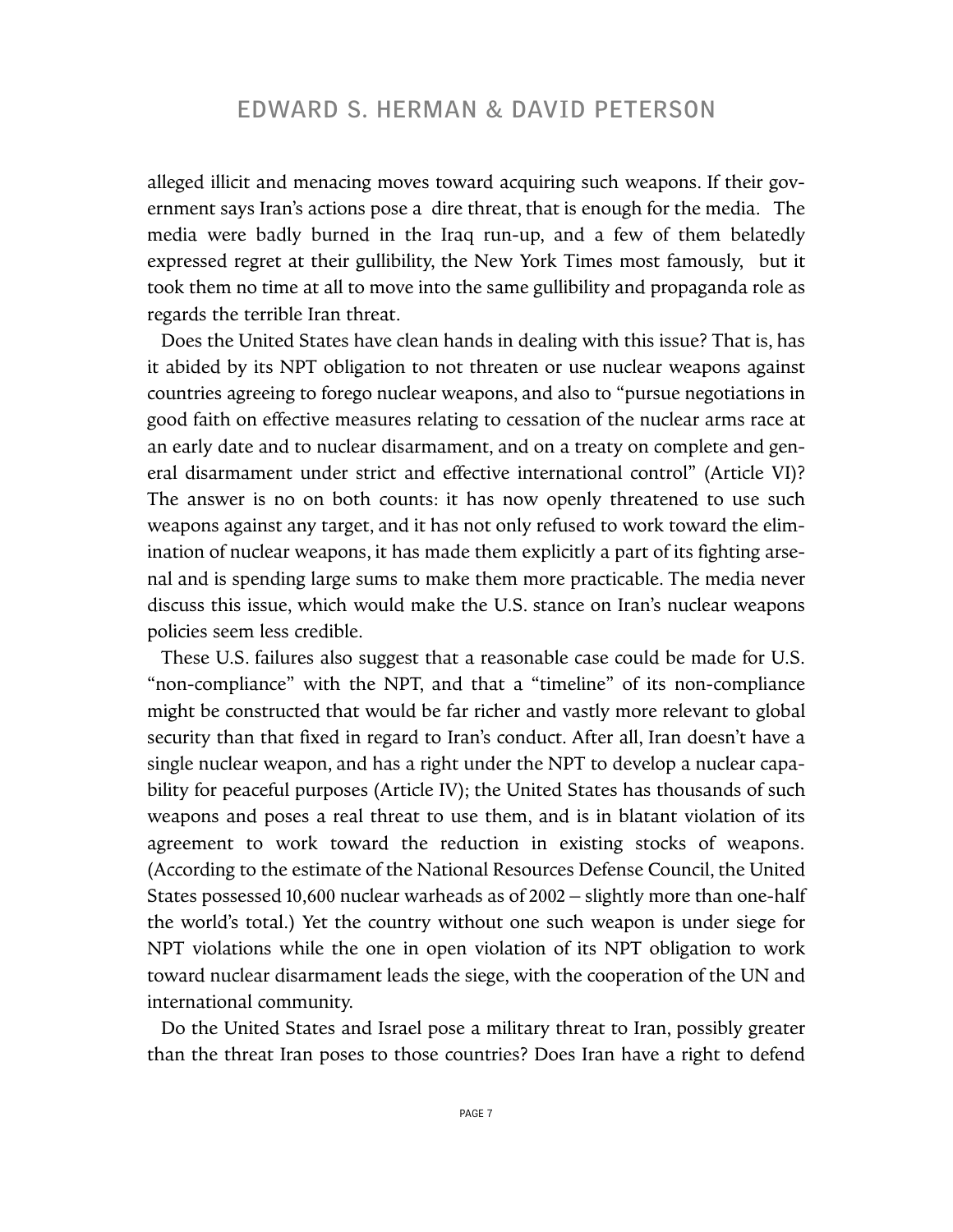itself against such threats? These matters are off the agenda for the propaganda system, but implicitly Iran has no such right. This double standard is clearly something that would be awkward to discuss openly.

Israel has developed and produced nuclear weapons and threatened to use them and to attack Iran if it shows signs of working toward the development of such weapons. Is it reasonable that Israel should be free to do this and create and maintain a huge imbalance of power in the Middle East, and refuse to sign the NPT, whereas Iran, which signed the treaty and allows frequent and intrusive inspections, should be the focus of attention and be deemed villainous for any inspection problems? Again, this is not discussible because it reflects a huge bias and double standard better kept implicit.

As in the Iraq case, the UN and NATO allies have again chosen to accommodate the Godfather, so that instead of rejecting the crude double standard being imposed by a government with notoriously unclean hands they have been struggling to push Iran to agree to forego nuclear independence altogether, even for work on the peaceful uses of nuclear energy that the United States itself had encouraged for Iran when its dictatorial client the Shah was in power. This cavein has helped make Iran appear the villain posing a serious threat, and as with the cave-in on Iraq it is setting the moral stage for U.S. and Israeli aggression. "[T]hough I am accused of something," Kafka's Joseph K. reminds an Inspector in The Trial, "I cannot recall the slightest offense that might be charged against me. But that even is of minor importance. The real question is, Who accuses me? What authority is conducting these proceedings? Are you officers of the law?"

The mechanism of the Iran pre-attack process is in many ways similar to that employed in the run-up to the Iraq invasion: Throughout roughly the same period that the United States has occupied Iraq, the International Atomic Energy Agency (IAEA) has been pressuring Iran to live up to "safeguards" as well as sign onto the Additional Protocol of the NPT (which it did in 2003). The focus is on what the IAEA inspections regime regards as the "remaining outstanding issues," as the IAEA Director General expressed the matter in his September 24 news conference. The result has been a never-ending series of IAEA assessments of Iran's "compliance" with its NPT obligations, combined with a relentless re-definition of the "outstanding issues" before the IAEA. This process works through an institutional machinery which, once activated, as in the case of Iraq, makes it impos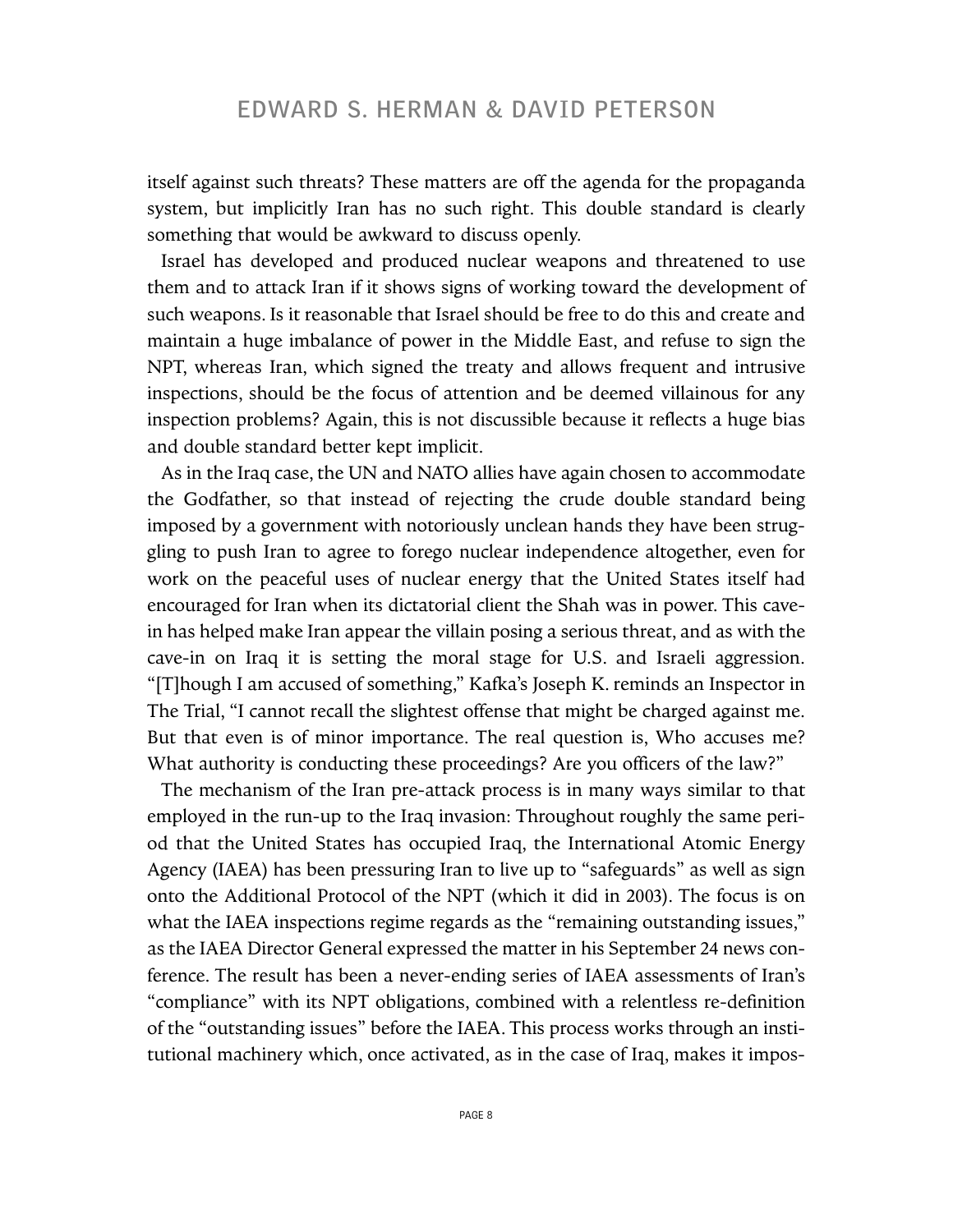sible for the accused state to satisfy the suspicions raised about its weapons program. Crucially, this institutional machinery only gets activated to focus on a target of the Godfather's choice, and never the Godfather or his Israeli client – though the Godfather is in open violation of the NPT, and its client refuses to make itself subject to that agreement.

The major "outstanding issue" before the IAEA at present, and the one that both Washington and the E.U.-3 (Britain, France and Germany) managed to make the bête noire of the special IAEA resolution of September 24 – the first resolution to date to raise the possibility that the Iranian nuclear program could fall "within the competence of the Security Council, as the organ bearing the main responsibility for the maintenance of international peace and security" (Par. 2) – turns on Iran's unwillingness to surrender its right under the NPT to engage in the nuclear-fuel cycle. In the November, 2004 Paris Agreement with the E.U.-3, Iran had agreed to "extend its suspension to include all enrichment related and reprocessing activities," while gaining the E.U.-3's recognition that "this suspension is a voluntary confidence building measure and not a legal obligation" (INF-CIRC/637). At the start of August of this year, Iran notified the IAEA that it was restarting its Uranium Conversion Facility at Isfahan, thereby ending its voluntary suspension of this facility's uranium-enrichment activities. So the "international community" is upset with Iran because Iran is no longer voluntarily declining to engage in the nuclear-fuel cycle, having chosen instead to remove the IAEA's seals on its centrifuges and start running them again. To be perfectly clear about this: No one at the IAEA has found Iran to be in violation of its NPT obligations. Rather, Iran stands accused of having failed to surrender its right to engage in activities in which Iran has every right to engage under the NPT itself. The appearance of a "crisis" has been fabricated out of nothing more than this.

The Resolution adopted by the IAEA's Board of Governors on September 24 by a vote of 22 to 1 (with 12 abstentions) makes no claims about Iranian violations of any obligations whatsoever. Instead it is simply purported anger at Iran's unwillingness to maintain the voluntary suspension of its Uranium Conversion Facility at Isfahan; that is, Iran's decision to do what it has every right to do under the NPT. This Resolution even uses the phrase "resulting absence of confidence that Iran's nuclear programme is exclusively for peace purposes..." (Par. 2) – an unmistakable echo of the U.S. Secretary of Defense's assertion with respect to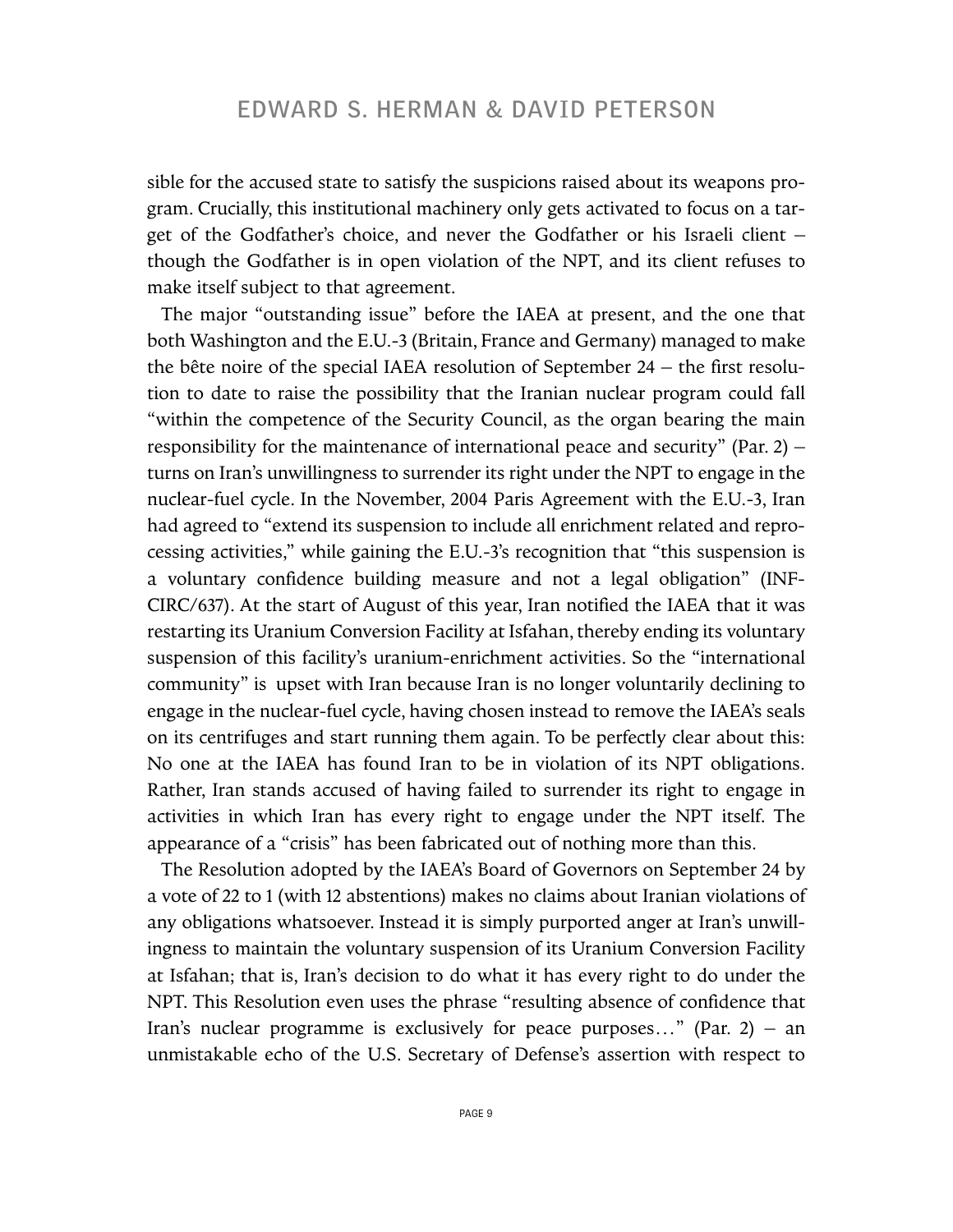alleged Iraqi weapons capabilities that the "absence of evidence is not evidence of absence." (Implementation of the NPT Safeguards Agreement in the Islamic Republic of Iran, Board of Governors, IAEA, September 24, 2005.) With the Godfather threatening renewed aggression, and the UN and international community once again leaning over very far backwards to appease it, as in the Iraq case, it will be hard for Iran to reestablish "confidence" in its objectives and to prevent a new round of supreme criminality.

As in the Iraq case, it is very rare for the mainstream media to suggest any U.S. motives beyond those proclaimed by the Bush administration itself – concern over violations of the NPT, Iran's deceptive actions, and possible instability and nuclear support of terrorists. Could the U.S. focus be based on worry over a stillindependent oil power in the Middle East that has even proposed organizing an alternative oil contracting market with business done in Euros? (See Ryan McGreal, *Iran in the Crosshairs,* Raise The Hammer, August 22, 2005). Could it be a simple continuation of that projection of power by an openly aggressive imperialist state that is out of control and threatening perpetual war and perpetual aggression? Could it be service to the Israeli state, which would like to see the last remaining local rival power crushed? Again, these possibilities are off the mainstream agenda, which remains in servitude to state policy.

#### **CONCLUDING NOTE**

The U.S. nuclear stockpile contains roughly one-out-of-every-two warheads of the global stock, and the United States possesses by far the most sophisticated and diversified systems for delivering its weapons to any place, at any time. Even granting the current regime's pledge to reduce the U.S. nuclear stockpile to 6000 warheads by 2012 (and we are not sanguine about the actual prospects), in sheer operational terms, the United States is the world's nuclear-weapon power without peer. *(Nuclear Insecurity: A Critique of the Bush Administration's Nuclear Weapons Policies*, Robert S. Norris et al., Natural Resources Defense Council, September, 2004.) For its part, Israel is believed to possess on the order of 200 nuclear warheads (though estimates vary), having completed its first operational nuke as early as 1967 (if not earlier). But, crucially, although the only nuclearweapon power in the greater Middle East, Israel also is the only state in the region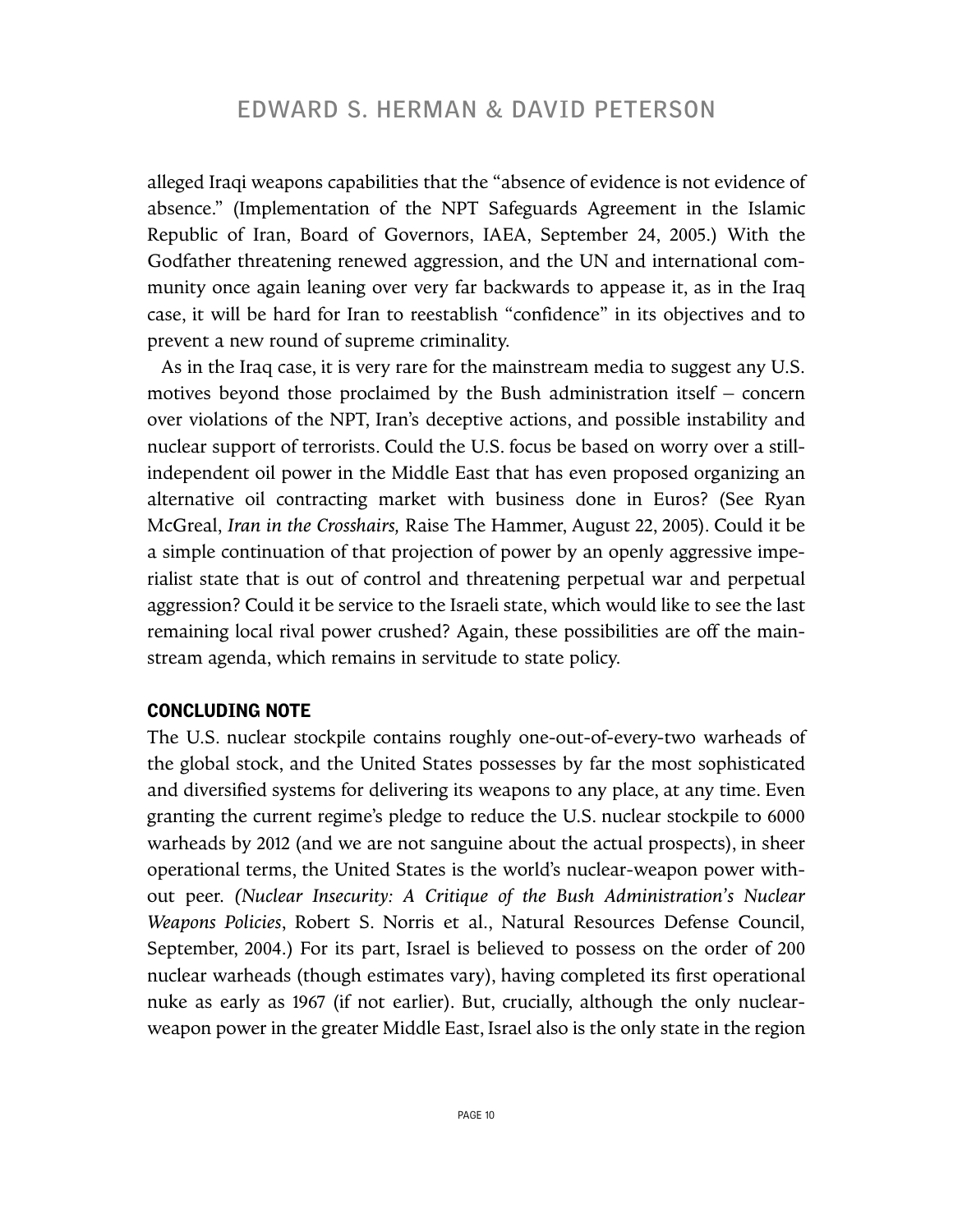never to have acceded to the NPT or any of the multiple "safeguard"-type agreements in which Iran has been ensnared. It has never submitted to so much as a single weapons inspection. And hiding behind Washington's skirt, it has never been made a target, much less a recurring one, of the international community's non-proliferation concerns, with the attendant media focus, threat-inflation, and political demonization that invariably accompanies it. Clearly, U.S. and Israeli policy with regard to nuclear weapons, these states' obsession with maintaining their military superiority by further armament and aggressive warfare and diplomacy, their policies of power-projection and "redemption of the land," are themselves hugely destabilizing and distorting factors within the Middle East, and promise steady violent conflict in the years ahead.

The U.S. exploitation and abuse of Iran's signatory status with the NPT, and therefore NPT-related "safeguards" and the IAEA's inspections process, to harass Iran over its nuclear program these past three years, and the ongoing U.S., Israeli, and other cross-border threats directed against Iran, are all clearly part of this broader power-projection effort. Given these realities, it is ludicrous to depict Iran's nuclear-related policies as threats to "international peace and security," as the U.S. and the E.U.-axis of Britain, France, and Germany have done. Iran is the prospective next victim, and it is being threatened only in part to prevent it from taking steps that would enhance its power to defend itself. Under the NPT, Iran cannot legally develop nuclear weapons for this purpose, and any small number that it might somehow acquire would threaten nobody over the next decade and beyond. However, Iran is another center of power in the Middle East, as was Iraq, and allowing it to grow and prosper outside of U.S.-Israeli control is contrary to power-projection plans. Its nuclear-weapons threat is the parallel of Iraq's weapons of mass destruction threat  $-$  a cover and rationale for aggression and conquest.

If the UN and the international community were ruled by a sense of justice rather than power, and capable of adopting measures to defend against all threats to peace and security, they would not be threatening Iran with referral to the Security Council over a nuclear program that is neither illegal not demonstrably serving any other than a peaceful purpose. Instead, they would be assailing the United States and Israel and pressing them to abandon their threatening posture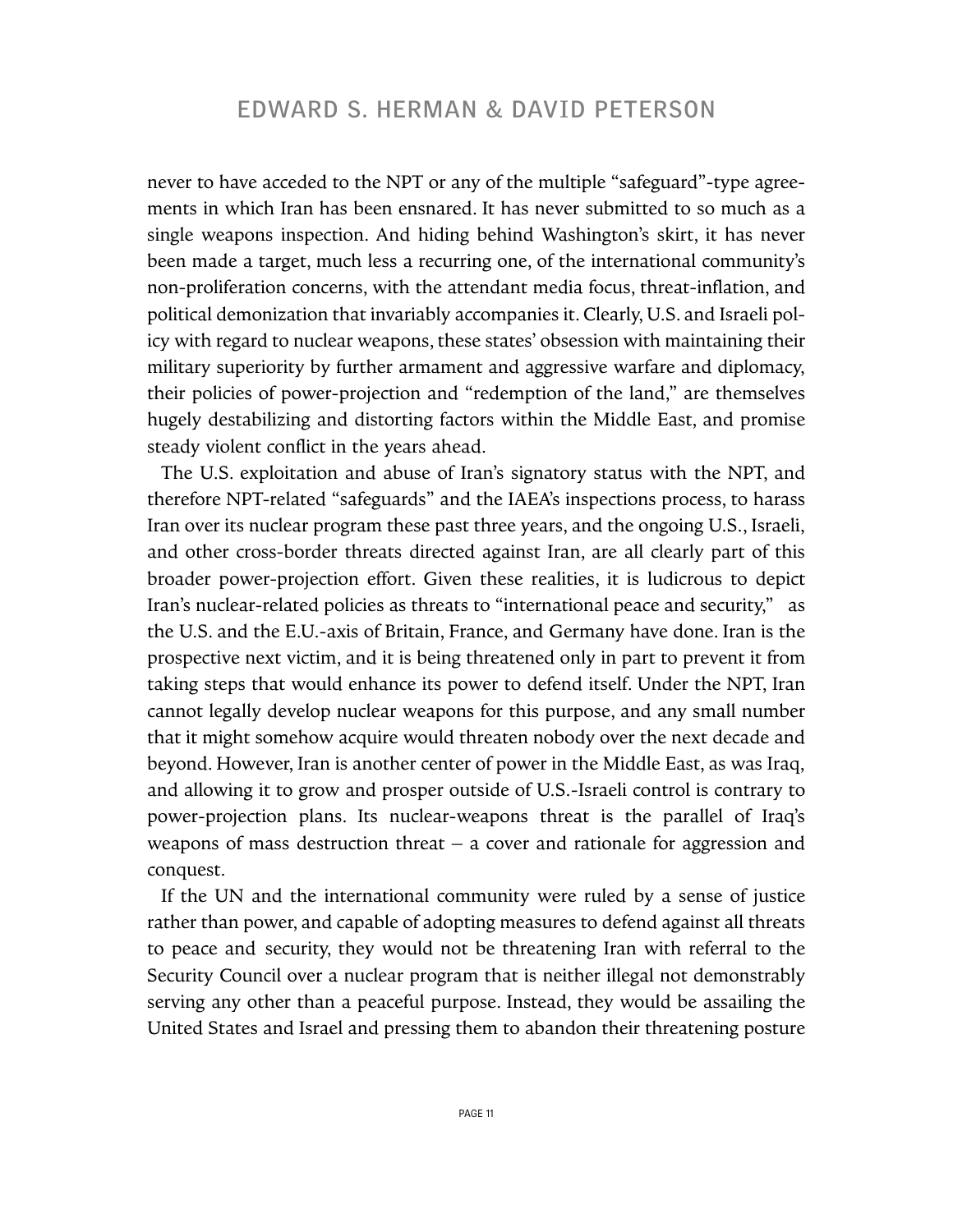toward Iran, and to begin to live up to the letter and spirit of the Non-Proliferation Treaty – the U.S. by working toward nuclear disarmament, and the Israelis by acceding to the NPT while doing likewise. Whether we are talking about pre-invasion Iraq or Iran today, the priorities of the UN and the international community are not only badly misdirected – they are fundamentally at odds with the cause of peace and security. What is more, they have reached this dangerous stage for one reason above all: The hijacking of the decisive multilateral institutions by Great Powers committed to exploiting them for aggressive ends.

Where nuclear weapons are concerned, the only safe and sane goal over the long term is their elimination, and each state's surrender of that part of its sovereignty that covers nuclear energy to the administration of a genuine international agency capable of ensuring that nuclear energy contributes to "peace, health and prosperity throughout the world," and is "not used in such a way as to further any military purpose" (here quoting the IAEA's founding statute, drafted in 1956 – the "atoms for peace" idea). Within any reasonable hierarchy of concerns, the risk of the development of nuclear weapons by the Have-Not states is at most a second-order issue; rather, it is the possession of nuclear weapons by the Haves that remains an overriding issue of the gravest order. For the IAEA or any other multilateral organization to conduct its affairs according to a different hierarchy shows how misguided and politicized it is. But there is no good reason to expect the Have-Nots not to pursue nuclear weapons, given an international context within which the Haves at one and the same time threaten them while adamantly refusing to disarm. It is the conduct of the nuclear-weapon Haves that destabilizes and threatens international peace and security, and even survival. From the standpoint of a more peaceful world, liberated from the rule of violence, it is above all the nuclear-weapon Haves that need to be deterred and contained.